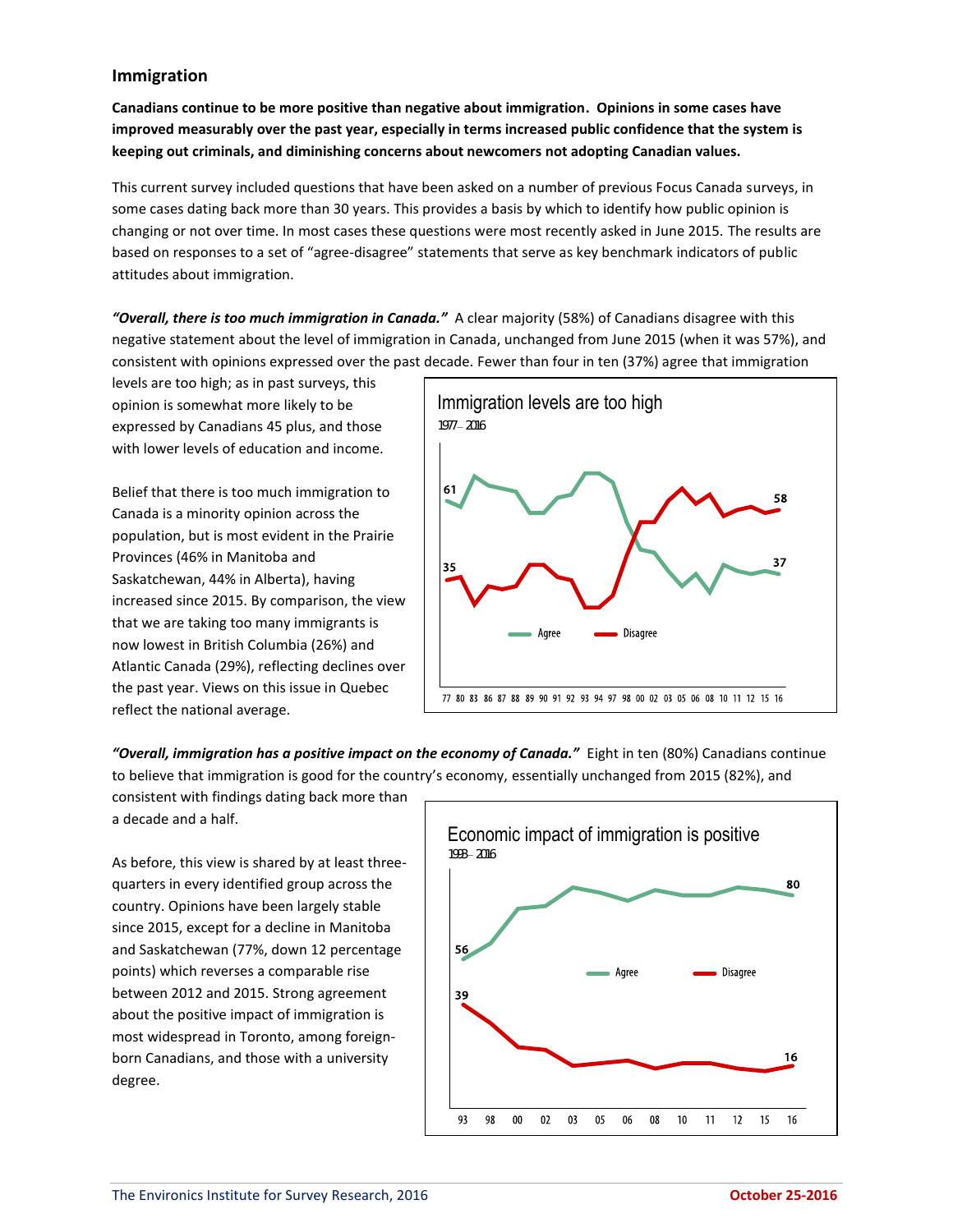*"Most people claiming to be refugees are not real refugees."* For much of the past three decades it has been the majority view that many refugees coming to Canada are not legitimate, but the breadth of these concerns has been steadily declining over time. Only four in ten (39%) now agree with this negative statement about most refugees not being legitimate, the lowest proportion to express this view since Focus Canada started asking this question in 1987. More than four in ten (44%) now disagree with the statement, while another 17 percent are uncertain or have no opinion.



This shift in public opinion has taken place

across almost every identified subgroup of the population, but most noticeably among Canadians aged 45 and older. Concerns about refugees not being legitimate is most evident in Ontario (46%), among foreign-born Canadians (49%) and men (45%), with this view least apt to be shared in Quebec (32%) and Atlantic Canada (33%), among Canadians younger than 45 (31%) and those with a university degree (33%).

*"Canada is doing a good job of keeping criminals and suspected criminals out of the country."* Canadians are also expressing increased confidence in the capacity of the immigration system to keep criminals out of the country. Two-thirds (65%) now agree with the statement (up 6 percentage points), which is the highest level recorded since the statement was first asked in 1993. This continues an upward trend dating back to 2008 (when only 39% expressed confidence in the immigration system).

This positive trend has taken place across all regions except Manitoba and Saskatchewan (64%, unchanged), but especially in BC (63%,



up 14 points). Opinions are most strongly influenced by age: A positive view of immigration controls is most widespread among Canadians 18 to 29 (81%) and lowest among those 60 plus (although still a majority view at 58%).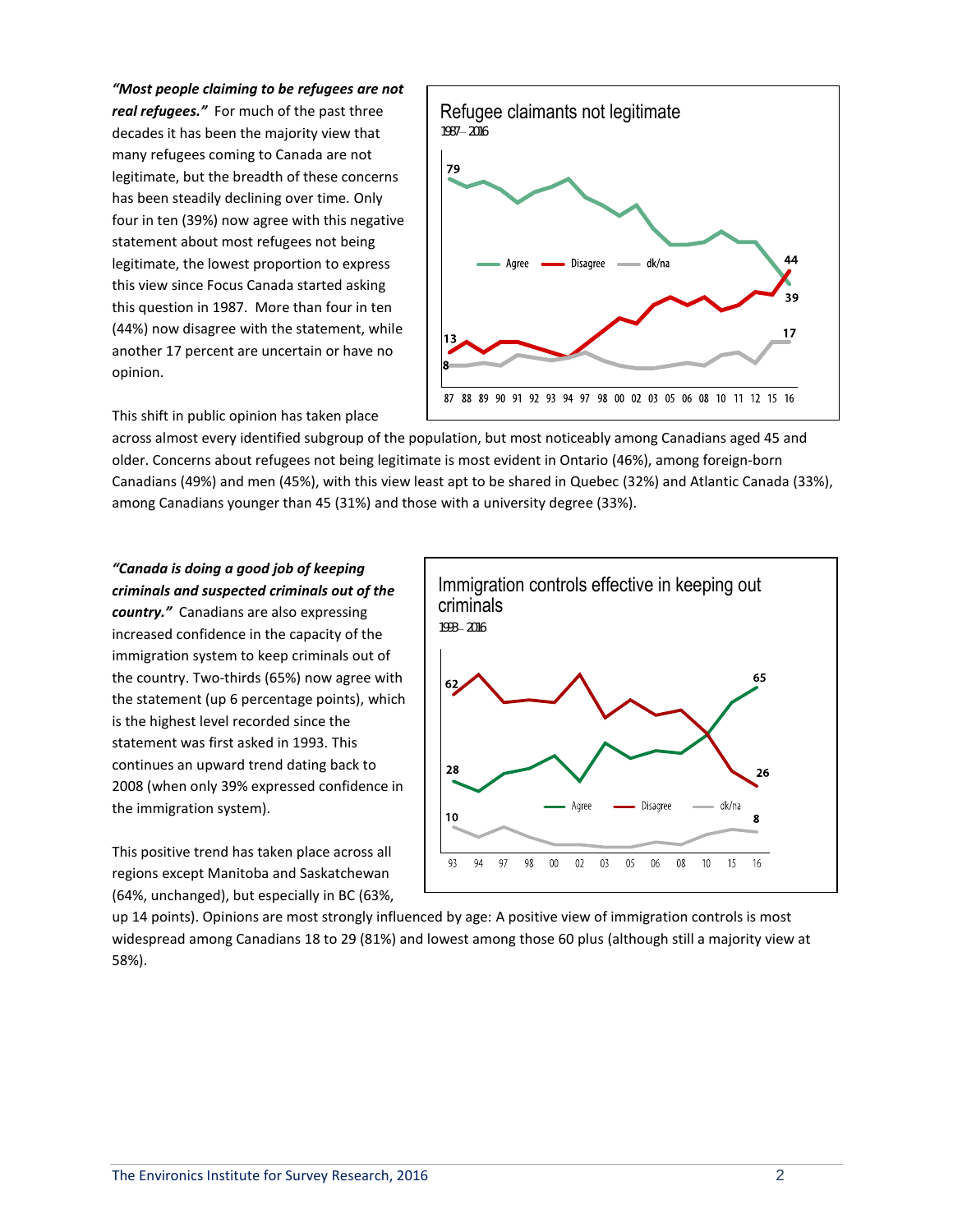*"Immigration increases the level of crime in Canada."* One in four (26%) Canadians agrees with this statement, with more than twice as many (68%) expressing disagreement. Agreement levels are marginally higher than in 2015 (up 3 points), but well below the proportion who agreed with this statement almost 30 years ago (47% in 1989).

Belief in a link between immigration and higher crime rates is most evident in Alberta (37%) and among those without any postsecondary education (35%), and lowest among Canadians under 45 years of age (20%) and those with a university degree (17%).

Across the country, this view has increased since 2015 in Ontario (31%, up 8), Alberta (37%, up 7) and Manitoba/Saskatchewan (26%, up 5), while declining in B.C. (23%, down 5).



## *"There are too many immigrants coming into this country who are not adopting Canadian values."*

While most Canadians express pride in the country's ethnic diversity and see immigration as strengthening the economy, many are also ambivalent about quickly newcomers are fitting in. But the latest survey indicates this concern is diminishing.

Just over half (54%) of Canadians now agree with this statement about how too many immigrants are not adopting Canadian values, down 11 points from 2015 and continuing a downward trend starting in 2012. Agreement with this statement is now at its lowest level since this question was first asked 23 years ago.

Diminishing concerns about immigrants and Canadian values has taken place across all identified groups in the population, but most noticeably among British Columbians (47% agree, down 17 points since 2015) and women (52%, down 14). Those most likely to agree with the statement continue to be Canadians 45 years of age and older (60%), and those with no post-secondary education (66%), although these proportions are down from 2015.

Across the country, agreement is highest in Quebec (57%) and the Prairies (57%), and lowest in B.C. (47%) and Atlantic Canada (48%) (all are lower proportions than in



2015). Native born Canadians (55%) are marginally more likely than immigrants (51%) to agree with the statement.